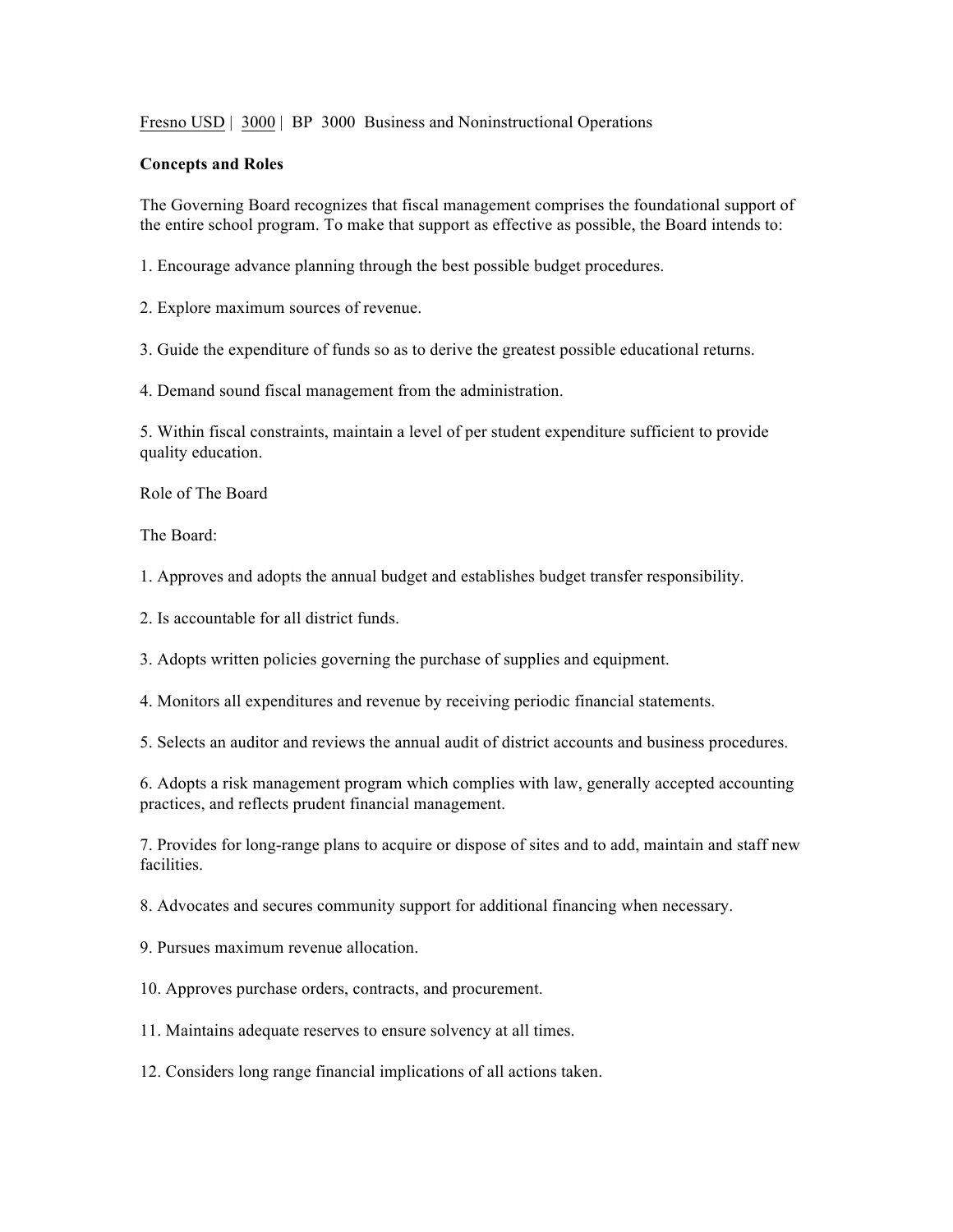Role of Superintendent or Designee

The Superintendent or designee:

1. Prepares the detailed annual budget and presents it to the Board for adoption.

2. Administers the budget and keeps expenditures within approved limits, and monitors revenue projections. Gives the Board information and recommendations regarding budget transfers.

3. Enforces overall accepted personnel deployment practices within budgetary constraints.

4. Enforces requisition and purchase order policies and regulations.

5. Establishes control/inventory systems to account for district funds, supplies and equipment in accordance with law and Board policy.

6. Makes all financial reports required by law or Board policy and prepares reports for public release.

7. Analyzes the district's financial condition and presents the Board with proposals for meeting financial needs.

8. Recommends auditor(s) to prepare the annual audit of district accounts and business procedures.

9. Recommends fiscally prudent risk management.

10. Recommends adequate reserve requirements to the Board of Education.

11. Maintains the district's noninstructional operations.

Working Relationships of the Board and Superintendent or Designee

The Superintendent or designee shall recommend financial plans in accordance with the district's goals and objectives. The Board desires to be informed whenever district programs may be endangered by a lack of funds or when the continuation of district programs may result in an overexpenditure of district funds.

The Board desires complete information from the Superintendent or designee and staff on all matters relating to the district's financial operations. The Board shall closely scrutinize all district financial operations so that it may fully discharge its legal responsibilities with regard to school finance.

Legal Reference:

## EDUCATION CODE

35035 Powers and duties of superintendent